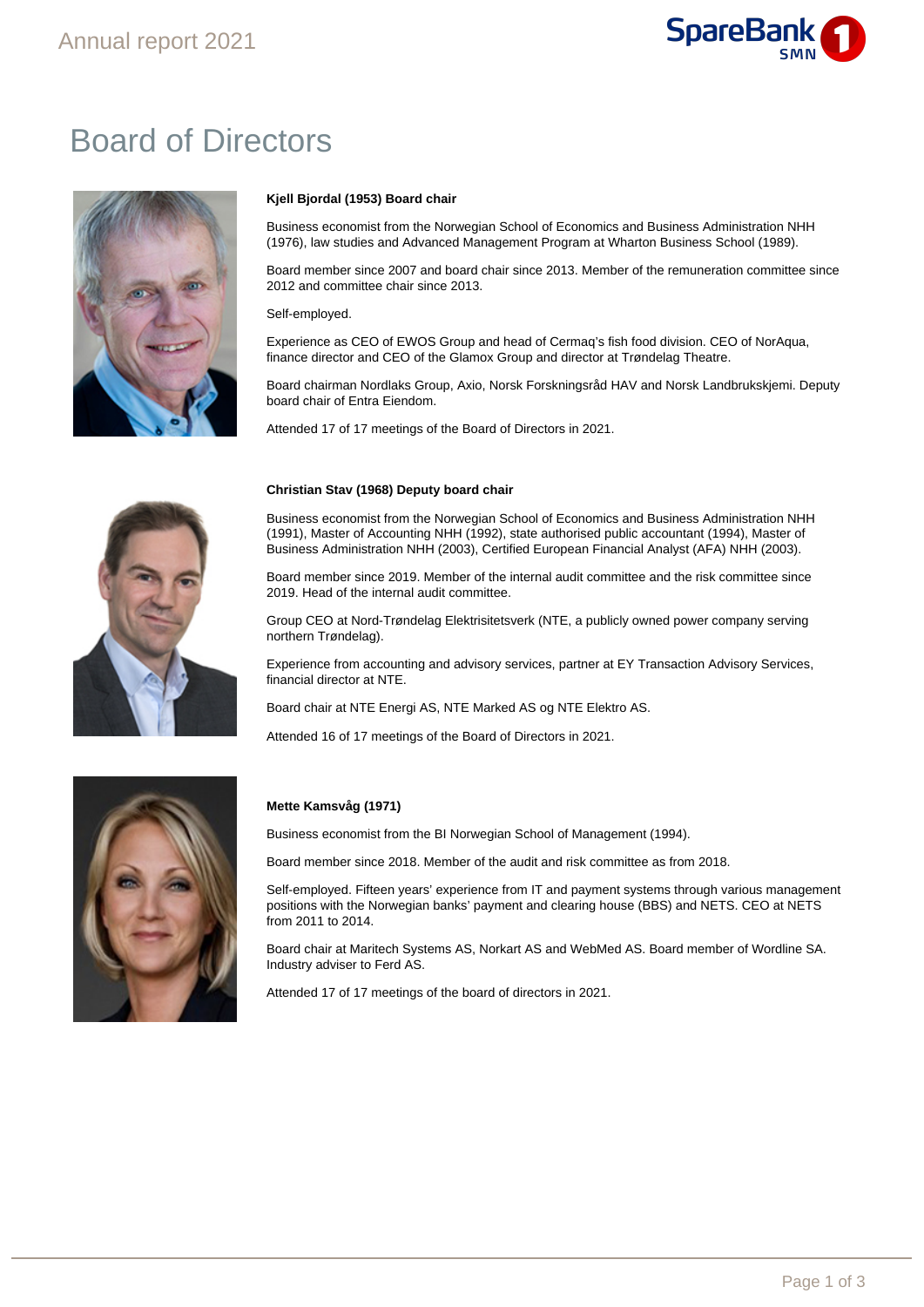# Annual report 2021





# **Tonje Eskeland Foss (1971)**

Post graduate degree in petroleum economics (1996).

Board member since 2018. Member of the remuneration committee as from 2018.

CEO Frøygruppen AS from 2022.

Prior experience as director of strategy at Enova (2020-2021) and as regional director, Nord, at Atea. Nineteen years' experience in the petroleum industry in various positions and companies, including with AkerBP ASA.

Attended 16 of 17 meetings of the board of directors in 2021.



#### **Morten Loktu (1960)**

Master of Science, Norwegian University of Science and Technology (1984).

Board member since 2013. Member of the remuneration committee since 2013.

Vice President Corportate Strategy at Statoil.

Joined Equinor (Statoil) in 1985 and has held various posts including in research and development. Executive director in charge of Equinor's technology organisation (2000-2002). Senior Vice President, research and development at Equinor (2005-2010). Area director, Equinor's production and development activity off Mid-Norway and North Norway (2011-2016). Group CEO, SINTEF Group (2002-2004).

Board member of Mariculture AS, Salmar Aker Ocean AS og Ocean Farming AS.

Attended 10 of 17 meetings of the Board of Directors in 2021.



#### **Janne T. Thomsen (1957)**

Cand. Jur. (law) degree, University of Copenhagen (1981). Graduate Diploma in Business Administration, Copenhagen Business School (1986).

Board member since 2014. Member of the audit and risk committee since 2014. Head of the risk committee since 2019.

Consultant and owner at JT Targeting in Denmark.

Previously Senior Vice President at Moody's rating agency (1997–2012). Prior to that with Yamaichi International (Europe) Limited (1987–1995), with the Ministry of Finance, Government Debt Office (1984–1987) and with the Export Credit Council, Ministry of Industry (1981–1984).

Board member of Nordic Credit Rating.

Attended 16 of 17 meetings of the Board of Directors in 2021.